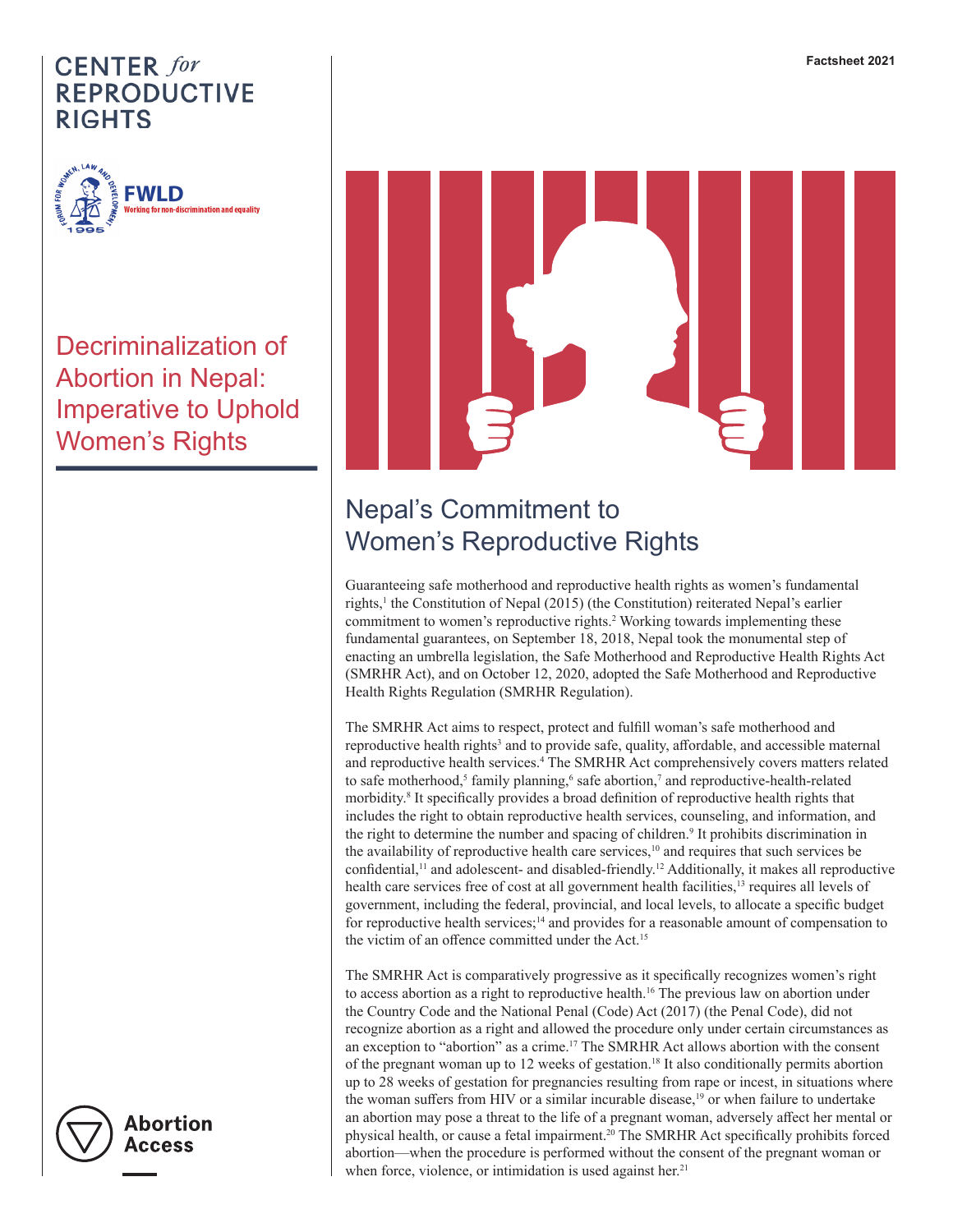

Although the Safe Motherhood and Reproductive Health Right Act aims to respect, protect, and fulfill women's reproductive rights, its provisions in relation to abortion have failed to fully achieve this.

# Nepal's Restrictive Provisions on Abortion

Although the preamble of the SMRHR Act aims to respect, protect, and fulfill women's reproductive rights, its provisions in relation to abortion have failed to fully achieve this. Under the SMRHR Act, following restrictions remain:

- i) *Abortion remains under the purview of criminal law:* The SMRHR Act fails to remove abortion-related provisions from the purview of criminal law. In matters pertaining to the punishment for abortion undertaken beyond legal conditions, the SMRHR Act refers to the provisions of the Penal Code and specifically states that abortion-related punishment provisions will be dealt with in accordance with the Penal Code.<sup>22</sup> Accordingly, the Penal Code provides for imprisonment for a term up to one year and maximum fine of Rs 10,000 for abortion of pregnancy up to 12 weeks of gestation; imprisonment for a term up to three years and maximum fine of Rs 30,000 for abortion of pregnancy after 12 weeks and up to 25 weeks of gestation; and imprisonment for a term up to five years and maximum fine of Rs 50,000 for abortion after 25 weeks of pregnancy.23
- ii) *Ending pregnancy after 28 weeks of gestation is denied even to save a woman's life:* The SMRHR Act introduces regressive provisions, prohibiting abortion after 28 weeks of pregnancy. Unlike the provisions of the Country Code and the Penal Code, which allowed abortion at any time of gestation if the pregnancy posed a danger to the pregnant woman's life or physical or mental health, or if there was a risk of fetal impairment, the SMRHR Act permits abortion only up to 28 weeks of gestation in these circumstances.<sup>24</sup>
- iii) *Women continue to be penalized for undertaking abortion beyond legal conditions:* The SMRHR Act fails to fully decriminalize abortion. It prohibits abortion when it is outside of the legal conditions<sup>25</sup> and when it is performed by an entity other than approved health institutions or service providers.26 The SMRHR Regulation covers matters related to listing of health service providers<sup>27</sup> and health institutions<sup>28</sup> to provide legal abortion services; appropriate technologies and processes for providing abortion service;<sup>29</sup> and procedural matters for seeking a woman's consent for abortion.30 By specifically prohibiting women from seeking abortion beyond the prescribed legal conditions,<sup>31</sup> the SMRHR Act continues to penalize women who seek abortion after the prescribed gestational limit, or from unlisted service providers or health institutions.
- iv) *Definition of abortion also includes miscarriage:* The definition of abortion provided by the SMRHR Act includes "spontaneous … termination of fetus from uterus before it becomes capable of natural birth."32 As a result, even miscarriage caused accidentally or without any outside intervention would fall under the purview of "abortion." This misleading definition could lead to prosecuting a "natural miscarriage" as an illegal abortion.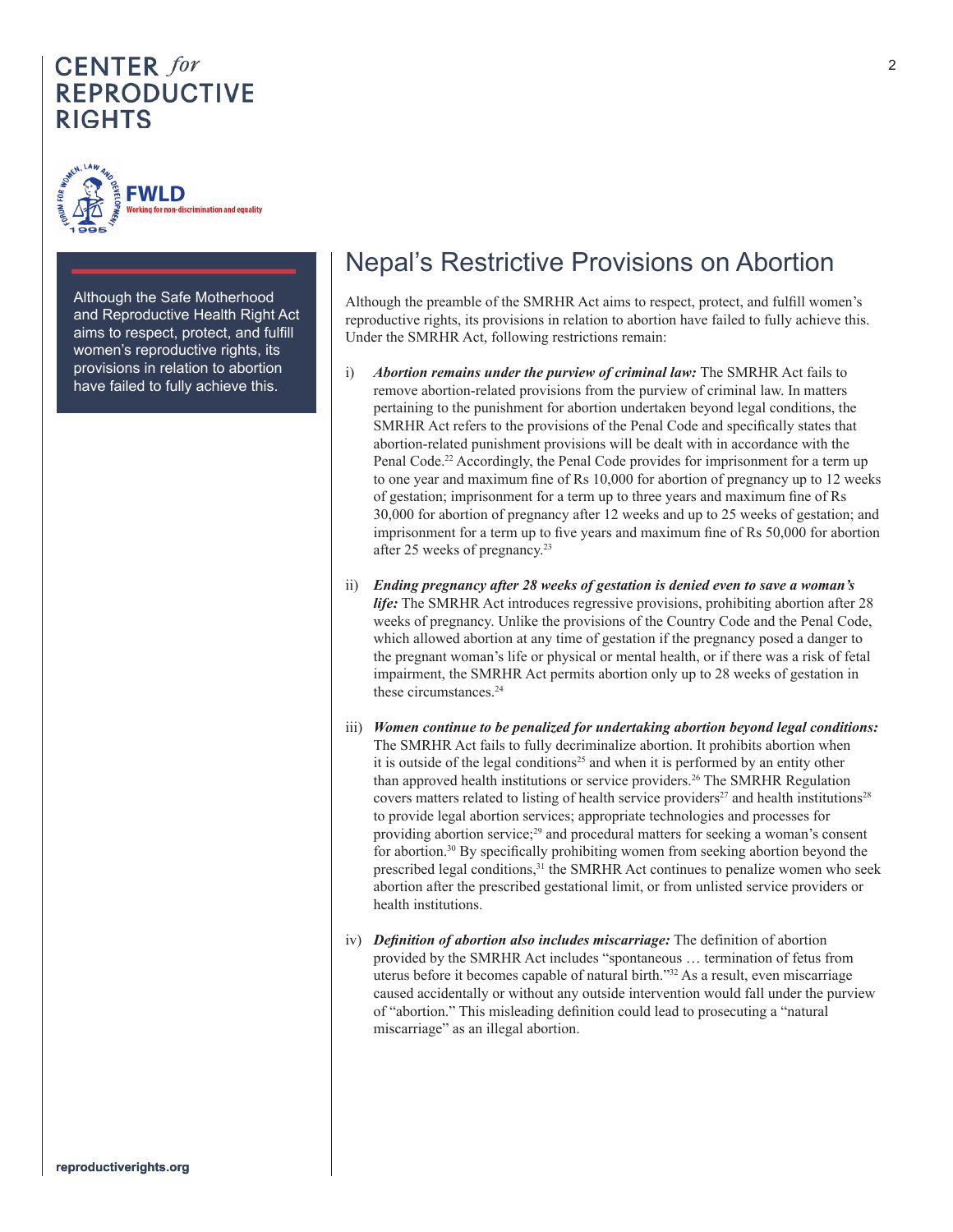

The fact finding study conducted by CRR and FWLD revealed that the criminalization of women for undertaking abortion beyond the legal conditions is aggravated by the lack of clarity in the law, biased mindset of law enforcement agencies against abortion as a crime, stigma of women obtaining abortion, and lack of family support and legal representation, resulting in prosecution of women.

## Nepal's Restrictive Abortion Law Leads to Prosecution of Women and Girls

Historically, Nepali women have borne the burden of criminalization of abortion in Nepal. In 2001, prior to the introduction of legal exceptions on the general ban on abortion at the time, a study was conducted by the Center for Reproductive Rights (CRR) and the Forum for Women, Law and Development (FWLD). The resulting report, *Abortion in Nepal: Women Imprisoned*,<sup>33</sup> revealed that 57 women had been sent to 26 prisons across the country after being prosecuted for abortion and infanticide offenses. The testimonies of 19 of these women revealed "a fact-pattern suggesting abortion, i.e., termination of pregnancy within nine months." Similarly, in 2017 CRR and FWLD conducted a fact-finding study in 16 districts of Nepal for *Reforms Required in Laws Related to Abortion and Its Enforcement: Facts Revealed from the Review of Case Files.*34 It revealed that between 2011 and 2016, 53 abortion-related cases were registered in the district and high courts. Of these cases, 13 were against women for ending their pregnancies; five of those women were convicted, and four of the five were imprisoned. In the cases of the five women who were found guilty, they were unaware of the legal exceptions to the penal provisions on abortion and lacked information about facilities where safe abortion services were available. The lack of knowledge forced them to seek an abortion from an unlisted provider, which was illegal.<sup>35</sup> The 2017 study revealed that the criminalization of women for undertaking abortion beyond the legal conditions is aggravated by the lack of clarity in the law, biased mindset of law enforcement agencies against abortion as a crime, stigma of women obtaining abortion, and lack of family support and legal representation,<sup>36</sup> resulting in prosecution of women. The study revealed cases where penal provisions were used to prosecute women on the suspicion of illegal abortion without a proper investigation, and even in cases of lawful abortion. The cases of Asha and Sarita illustrate these examples:

#### **ASHA37 PROSECUTED ON SUSPICION OF ILLEGAL ABORTION, WITHOUT PROPER INVESTIGATION**

Asha, along with her partner and an abortion service provider from Siraha District, was prosecuted after being suspected of getting an illegal abortion. The appellate court in Rajbiraj dismissed the case on the grounds that people cannot be sentenced merely based on a suspicion.

In its decision, the appellate court held that:

*The denial statement of the defendants is further corroborated by the testimony of the witnesses. Medical report has also affirmed the denial statement of the defendants. In a serious and sensitive case such as illegal abortion, the plaintiff has failed to prove the accusation and claims by factual proofs and evidence. The accused persons could not be held liable for a criminal offence and be sentenced for it merely based on suspicion that they might have committed the alleged offence.<sup>38</sup>*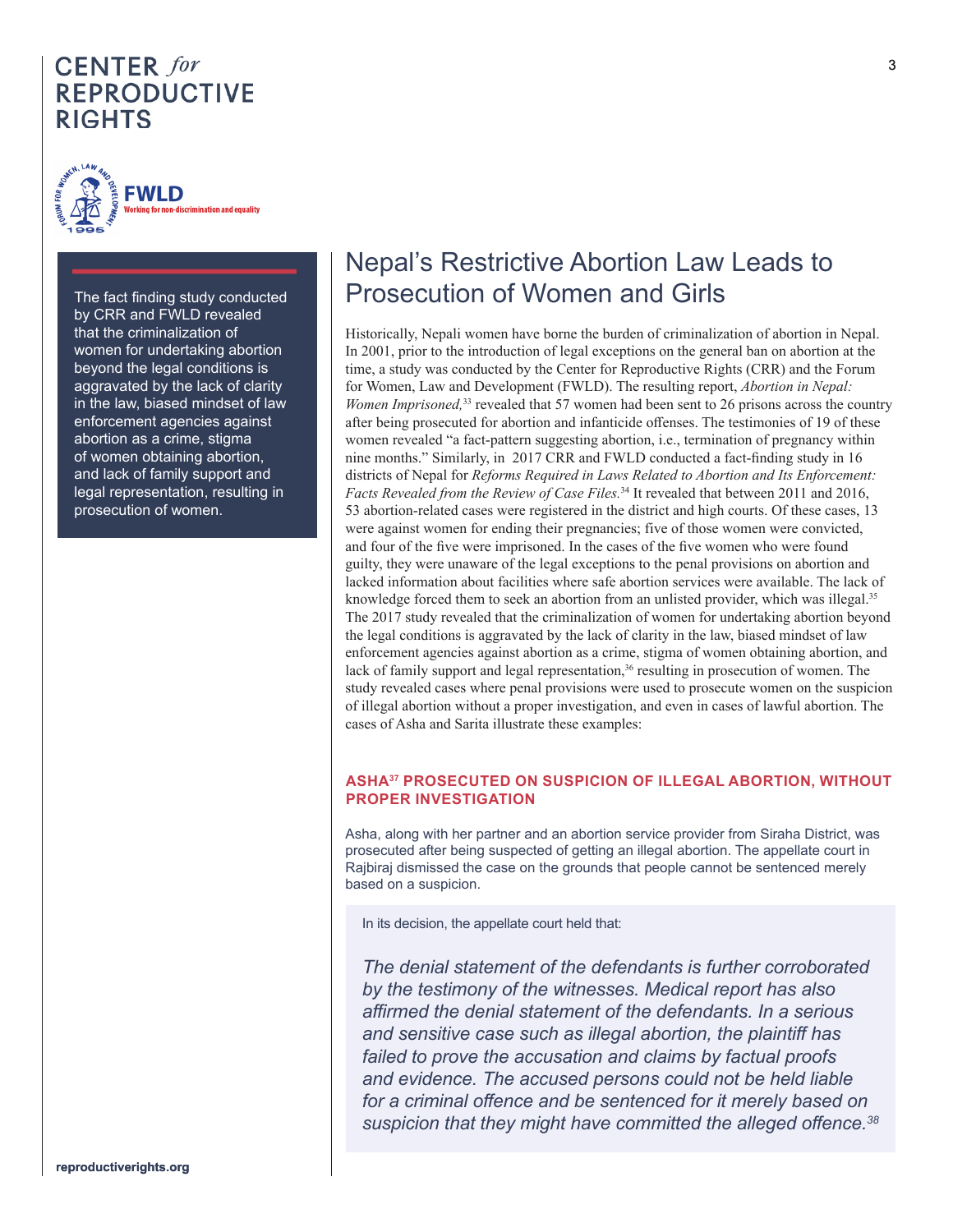

#### **SARITA39 PROSECUTED FOR LAWFUL ABORTION**

Declaring a lawsuit filed against Sarita as a case of lawful abortion, the Baitadi District Court held that:

*[Records] show that the woman was admitted to a hospital after experiencing bleeding. The pregnancy of a gestation somewhere between six to ten weeks was terminated with the woman's consent by a medical practitioner licensed to perform abortion pursuant to No. 28B of the Chapter on Homicide of the Country Code. … Therefore, it is hereby decided to acquit her of all charges and prosecution claims.40*

Moreover, because law enforcement agencies lack clarity on the definitions of abortion, miscarriage, infanticide, and stillbirth, there have been cases where a woman was prosecuted for intentional homicide even when the cause of a newborn's death was undetermined, or for illegal abortion for experiencing a miscarriage. The cases of Puja and Kalpana illustrate these examples:

#### **PUJA41 WAS PROSECUTED ON CHARGE OF INTENTIONAL HOMICIDE AFTER NEWBORN DIED OF UNDETERMINED CAUSES**

Puja was prosecuted on the charge of intentional homicide. The appellate court of Biratnagar acquitted her, validating the verdict of the Morang District Court, which had acquitted the defendant of the charge and claims of a criminal offence of murder of a newborn baby after a live birth.

In its decision, the appellate court observed that:

*[Prosecutor] did not confirm that defendant had actually killed a newborn baby rather they only stated their mere belief to be so, the fact that there was no eye-witness available who had seen her killing the child after giving birth, the fact that the prosecution has failed to present any material or objective evidence to prove the alleged offence, and the fact that the cause of death is reported to be "undetermined" in the autopsy report. …42*

#### **KALPANA43 SUFFERED A MISCARRIAGE, THEN WAS PROSECUTED ON CHARGE OF ILLEGAL ABORTION**

The Siraha District Court acquitted Kalpana, who had a miscarriage but was accused of illegal abortion by the prosecution.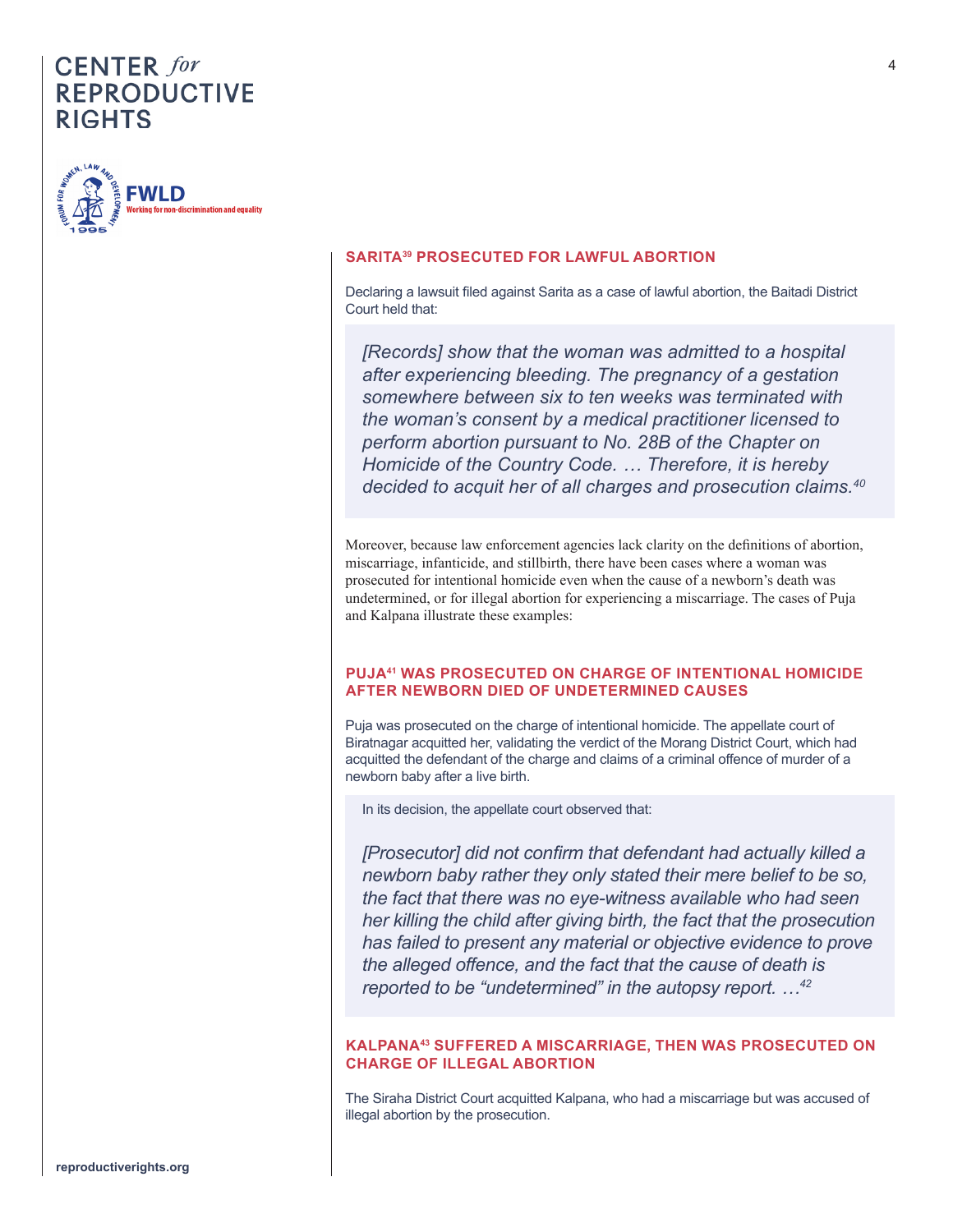

In its judgment, the Court noted that:

*The situation examination report and the autopsy report of the fetus neither proved nor confirmed that the said defendant performed or caused to perform an abortion of the fetus. Whereas, neither the documents and pieces of evidence collected and enclosed within the case file confirm the allegation that the accused had committed an offence of illegal abortion nor has the plaintiff been able to prove the said allegation irrefutably and beyond any reasonable doubt. …44*

In all the above-mentioned cases, though women have been finally acquitted by the court, they had to suffer unnecessary pain and emotional distress by being subjected to legal actions against them based on suspicions of having obtained an illegal abortion. The 2017 study also noted instances where the criminal provision against women for undertaking illegal abortion led to the punishment of a minor girl, in a case for ending a pregnancy resulting from rape. The case of Sita illustrates this example:

#### **SITA,45 A MINOR GIRL, WAS CONVICTED AFTER TAKING ABORTIFACIENTS**

*Fifteen-year-old Sita, who got pregnant as a result of rape, ended her pregnancy at around 20 weeks by consuming medical pills her father obtained from a local pharmacist. Sita's district court statement notes that she sought an abortion to safeguard the reputation of herself and her family. The court convicted Sita of an illegal abortion and sentenced her based on her admission. However, the court acquitted both the father and the pharmacist, because the father had asked her not to take the medical pills despite purchasing them for her, and the pharmacist's involvement was not proved.46*

Aforementioned stringent provisions of the SMRHR Act still link abortion-related provisions with criminal law, restrict ending pregnancy after 28 weeks of gestation even to save a woman's life, criminalize women for undertaking abortion beyond legal conditions, and has a misleading definition of abortion that also includes miscarriage. In the backdrop of past trends of abortion law implementation as reflected by the 2017 study, the current law poses continued risk of legal prosecution against women on a charge of "illegal abortion" in any circumstances.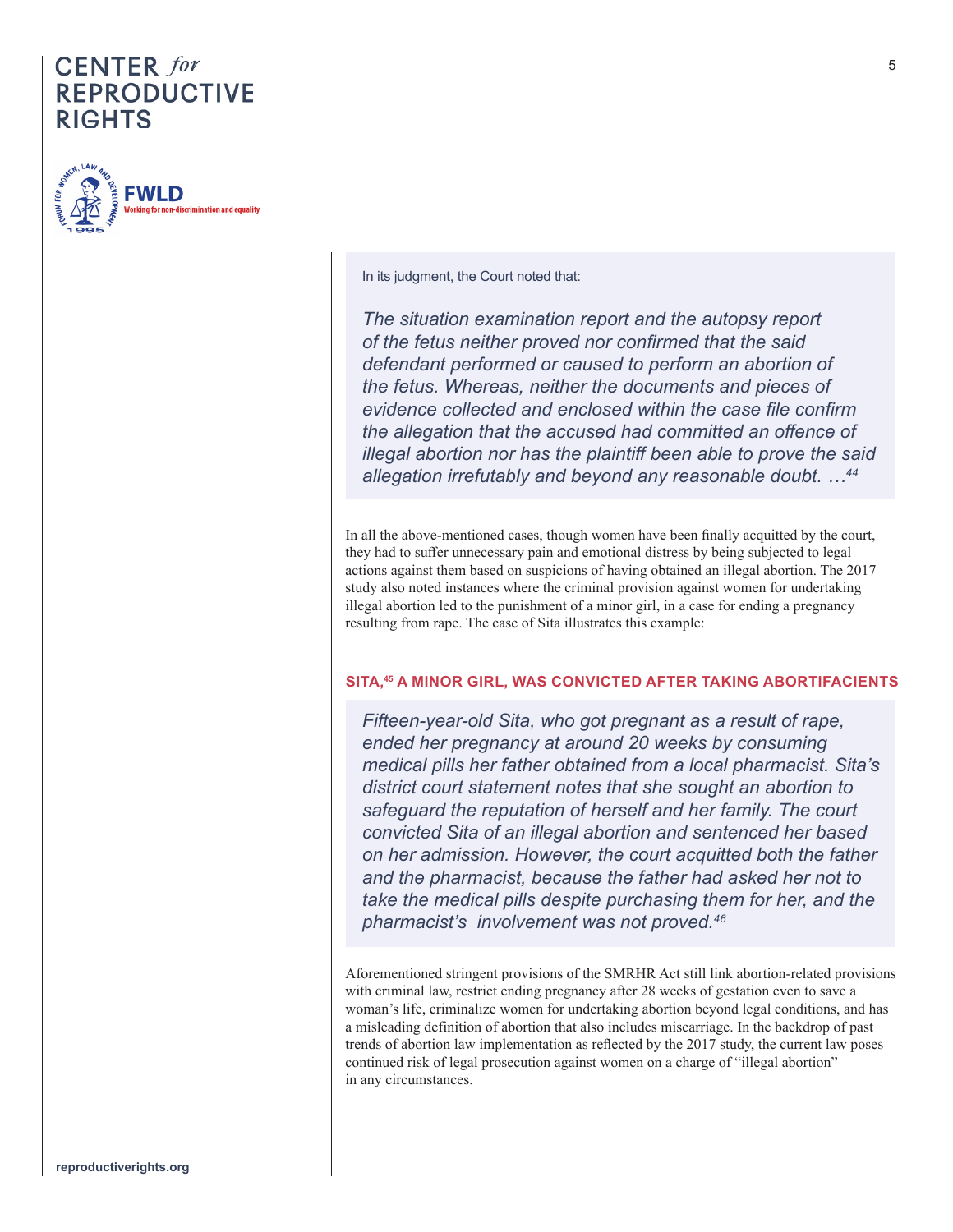

To enable Nepali women to realize their fundamental human rights and to ensure access to safe abortion services, Nepal must take immediate steps to amend the SMRHR Act to broaden the scope of legal abortion by decriminalizing abortion in all cases, including for ending pregnancy after 28 weeks of gestation when necessary to save the life or health of the woman or girl, or in cases of pregnancies involving fetal impairment.

*To fully decriminalize abortion, Nepal must take concrete steps to eliminate punitive measures for women who undergo abortions and for health care providers who provide abortion services, including by repealing the penal provisions on abortion under the Penal Code.*

# Nepal Must Fully Decriminalize Abortion

Criminalizing women for undertaking abortion beyond legal conditions cannot be justified as a means to save them from unsafe abortion. Despite criminalization, in circumstances where legal abortion is not available or accessible, women resort to seeking services from illegal providers under illegal settings. According to a study, less than half (42%) of all abortions were provided legally in government-approved facilities in Nepal, and the remainder (58%) were clandestine procedures provided by untrained or unlisted providers or induced by the pregnant woman herself.47 Such situations become more compelling during humanitarian crises, including earthquakes, and pandemics such as COVID-19. During those times, the availability and accessibility of essential reproductive health care services, including contraceptives and legal and safe abortion services, are negatively affected due to restrictions in mobility, the strain in health facilities and systems, economic challenges, and existing gender and social inequalities.48 Under such conditions, women are further compelled to seek illegal and unsafe abortion, even in cases where it is within legal gestational limits, and are thereby exposed to possible criminal penalties.

Furthermore, the criminalization of abortion violates the enjoyment of the constitutionally guaranteed fundamental rights of Nepali women, including their rights to dignified life,<sup>49</sup> to freedom,<sup>50</sup> to equality,<sup>51</sup> to free basic health services and equal access to health services,<sup>52</sup> and to safe motherhood and reproductive health.<sup>53</sup> Criminalization also denies women the right to self-determination in the reproductive decision-making protected under the SMRHR Act.<sup>54</sup> This also disregards legal obligations under the Public Health Service Act (2018) that prescribed abortion as basic health service to be provided free from the State to every citizen.<sup>55</sup> In addition, Nepal's National Health Policy (2019) also focuses on making safe abortion services qualitative and effective.<sup>56</sup> Recognizing women's right to abortion as a constitutional right and interpreting it as a right to reproductive health, the Supreme Court of Nepal, in its groundbreaking *Lakshmi v. Government of Nepal*<sup>57</sup> decision, opined that it is "conflicting and unsuitable" to keep the provisions related to the right of abortion within a "harsh and rigid criminal law framework."58 In its decision, the Court issued a specific directive order to the Government of Nepal "to take necessary and appropriate initiatives to enact a separate and comprehensive law on abortion incorporating … reproductive health related provisions of the international human rights laws."59

Full decriminalization of abortion will also be in accordance with the recommendations received by Nepal from human rights bodies. In 2018, raising its concerns on the criminalization of abortion in Nepal,<sup>60</sup> the Committee on the Elimination of Discrimination against Women (CEDAW) specifically urged Nepal to amend the SMRHR Act to "fully decriminalize abortion in all cases, to legalize it at least in case of risk to health of the mother, in addition to the cases for which it is already legalized, including in cases of rape, incest, severe fetal impairment and risk to the life of the mother, and allocate sufficient resources to raise awareness of safe abortion clinics and services."<sup>61</sup> In 2021, during the  $37<sup>th</sup>$  session of the Universal Periodic Review, Nepal was specifically urged to "decriminalize abortion and concretely protect the rights and sexual and reproductive health of women and girls."<sup>62</sup>

Thus, to enable Nepali women to realize their fundamental human rights and to ensure access to safe abortion services, Nepal must take immediate steps to amend the SMRHR Act to broaden the scope of legal abortion by decriminalizing abortion in all cases, including for ending pregnancy after 28 weeks of gestation when necessary to save the life or health of the woman or girl, or in cases of pregnancies involving fetal impairment. To fully decriminalize abortion, it must take concrete steps to eliminate punitive measures for women who undergo abortions and for health care providers who provide abortion services, including by repealing the penal provisions on abortion under the Penal Code.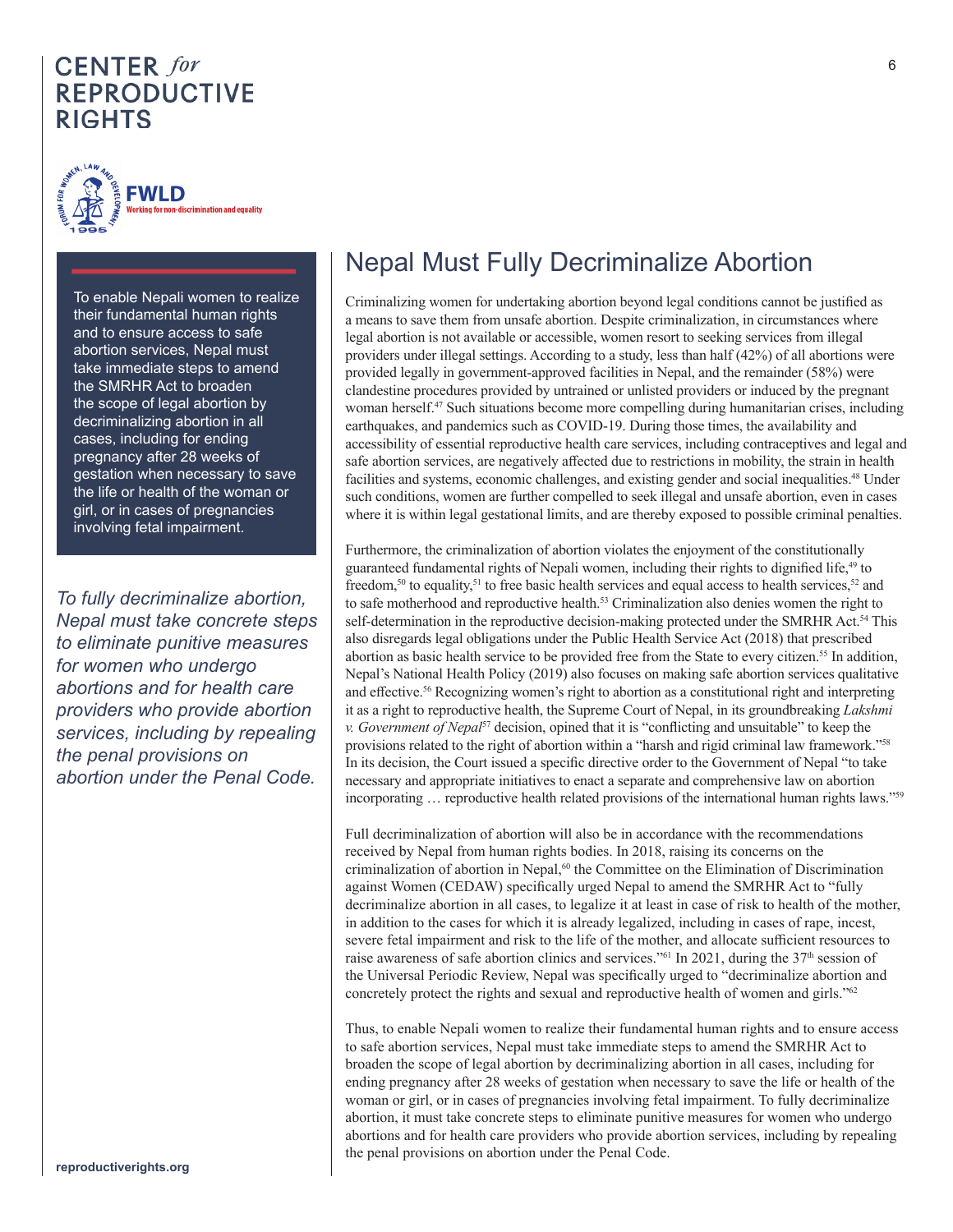

## **Endnotes**

- THE CONSTITUTION OF NEPAL, 2072 (2015), art. 38(2) (Nepal) [hereinafter the Constitution].
- INTERIM CONSTITUTION OF NEPAL, 2063 (2007), guaranteed right to reproductive health and right relating to reproduction as fundamental rights. Interim Constitution of Nepal, 2063 (2007), art. 20(2) [now repealed].
- Safe Motherhood and Reproductive Health Rights Act, 2075 (2018), Preamble (Nepal) [hereinafter SMRHR Act].
- *Id.*
- *Id.,* at part 3.
- *Id.,* at part 3, secs. 10, 11, and 12.
- *Id.,* at part 4.
- *Id.,* at part 5.
- *Id.,* at part 2, sec. 3.
- *Id.,* at part 8, sec. 29.
- *Id.,* at part 2, sec. 4.
- *Id.,* at part 8, sec. 28.
- Id., at part 8, sec. 32 (1).
- *Id.,* at part 6, secs. 22 and 23.
- *Id.,* at part 7, sec. 27.
- *Id.,* at part 2, sec. 3(5).
- In 2002, the eleventh amendment to the *Muluki Ain* (Country Code of Nepal) introduced legal exceptions to the general ban on abortion. In 2017, the Country Code of Nepal was replaced by separate civil and penal codes—the National Penal (Code) Act, 2017 and the National Civil (Code) Act, 2017, and the abortion related provisions were kept under the chapter called "Offence against Protection of the Pregnancy" in the Penal Code. The *Muluki Ain* [Country Code], part 4, ch. 10, no. 28(b), 28, 28(a), 29 (1963) (Nepal) [now repealed]; National Penal (Code) Act 2074, part 1.2, ch. 13, sec. 188 (2017) (Nepal) [hereinafter Penal Code].
- SMRHR Act, *supra* note 3, at part 4, sec. 15(a).
	- *Id.,* at part 4, sec. 15(c) and (d).
	- *Id.,* at part 4, sec. 15(b) and (e).
	- *Id.,* at part 4, sec. 16.
	- *Id.,* at part 7, sec. 26(c).
	- National Penal (Code) Act 2074, part 1.2, ch. 13, sec. 188(3).
	- SMRHR Act, *supra* note 3, at part 4, sec. 15(b) and (d).
	- *Id.,* at part 4, sec. 16 (1).
	- *Id.,* at part 4, sec. 18; and Safe Motherhood and Reproductive Health Rights Regulation, 2077 (2020), part 3, rule 13 (Nepal) [hereinafter SMRHR Regulation] Available at https://reproductiverights.org/sites/default/files/documents/Safe-Motherhood-and-RHR-Regulation-2077.pdf.
	- SMRHR Regulation, *supra* note 26, at part 3, rules 12, 14 and 15.
	- *Id.,* at part 3, rules 11, 14, and 15.
	- *Id.,* at part 3, rule 17.
	- *Id.,* at part 3, rule 18.
	- SMRHR Act, *supra* note 3, at part 4, sec. 16(1), and at part 7, sec. 25(g).
	- *Id.,* at part 1, sec. 2(d).
	- Center for Reproductive Law and Policy, Forum for Women, Law and Development, *Abortion in Nepal: Women Imprisoned* 25 (2002). Available at https://reproductiverights.org/sites/default/ files/nepal\_2002.pdf. Note: Center for Reproductive Law and Policy has since been renamed Center for Reproductive Rights.